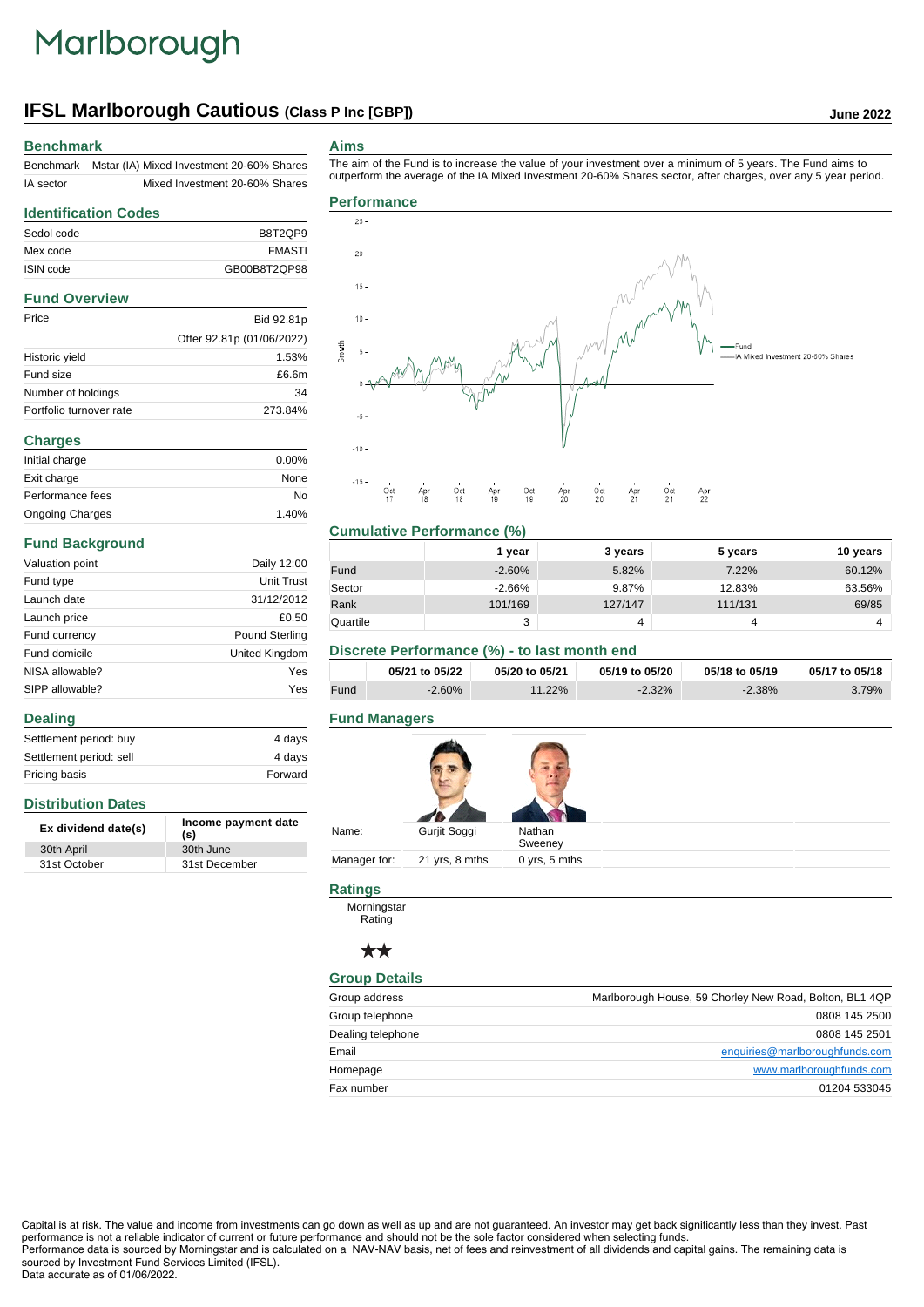# Marlborough

## **IFSL Marlborough Cautious (Class P Inc [GBP]) June 2022**

### **Standard Portfolio Analysis**



#### **X-Ray Portfolio Analysis**

|  | <b>X-Ray Asset Allocation</b> |
|--|-------------------------------|
|  |                               |

| <b>International Equities</b>         | 28.7% |
|---------------------------------------|-------|
| International Bonds                   | 14.8% |
| <b>UK Equity</b>                      | 14 7% |
| <b>Managed Funds</b>                  | 13.0% |
| <b>UK Bonds</b>                       | 4.9%  |
| UK Gilts                              | 4.6%  |
| <b>Alternative Trading Strategies</b> | 1.6%  |
| <b>Investment Trusts</b>              | 0.4%  |
| Other                                 | 12.9% |
| Cash and Equivalents                  | 44%   |

## **X-Ray Regional Allocation**



#### **Top Country Weightings**

| United Kingdom       | 24.4% |
|----------------------|-------|
| <b>United States</b> | 20.2% |
| Managed Funds        | 13.0% |
| Japan                | 4.1%  |
| Canada               | 2.3%  |
| France               | 2.1%  |
| Germany              | 1.6%  |
| Netherlands          | 1.4%  |
| Taiwan               | 1.0%  |
| Other                | 25.2% |
| Cash                 | 4.7%  |